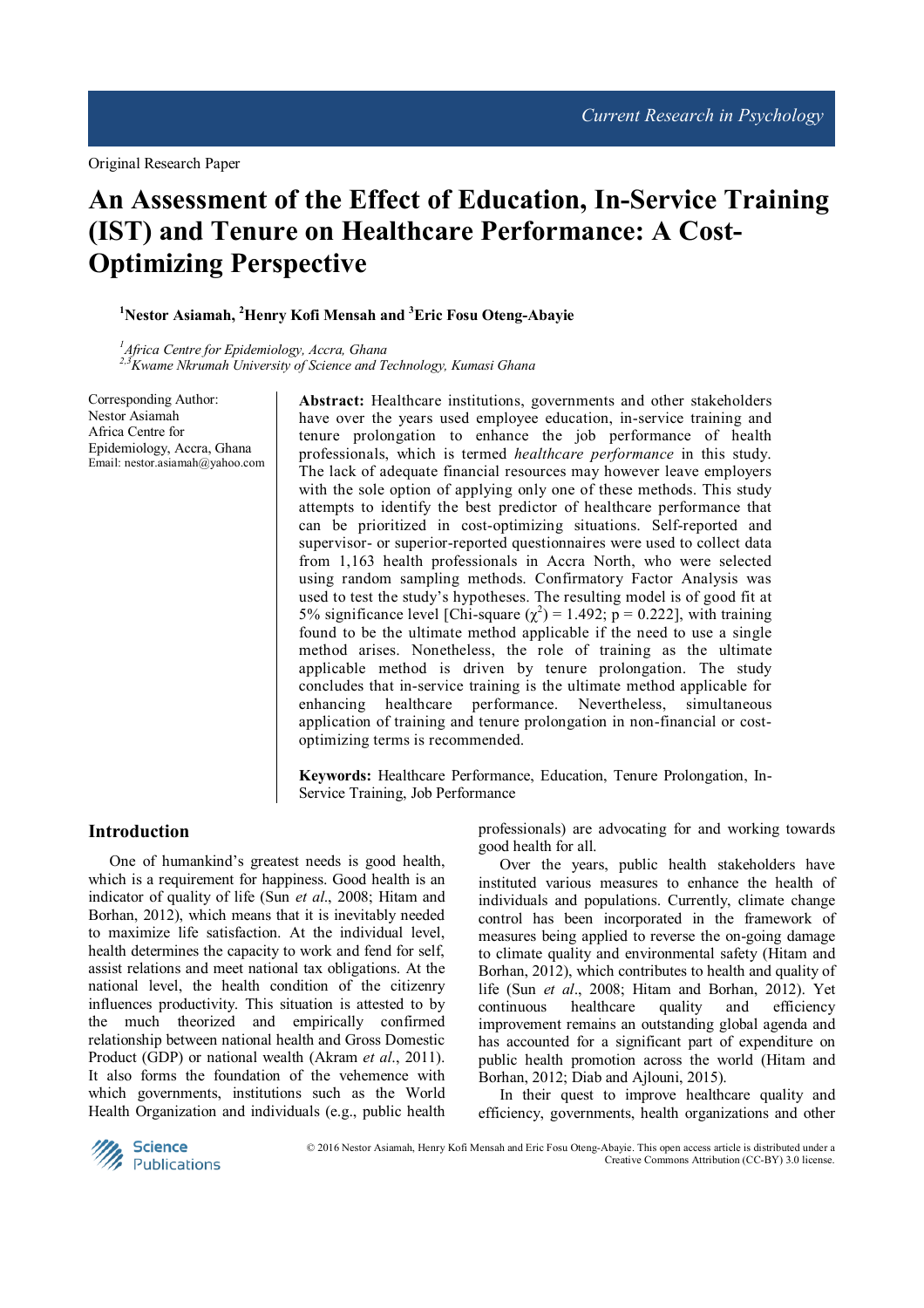stakeholders seek to improve the performance of healthcare professionals, particularly in terms of quantity and quality of work done (Yuxiu *et al*., 2011; Diab and Ajlouni, 2015). Some methods have been primarily deployed to achieve this goal. Theoretically, inservice training, formal education and tenure prolongation are the most applied methods for improving job performance. Researchers (Ng and Feldman, 2009; Khan *et al*., 2016) have also opined that these three methods are those mostly applied by governments and healthcare organizations based on the idea that they make positive or incremental effect on the performance of health professionals.

Depending on whether or not each of these three methods make a positive effect on healthcare performance, situations may sometimes demand employers to prioritize one of them in practice. It may be argued that many governments are currently suffering from economic recession and hardship. Financial difficulties may consequently be faced by governments and institutions and this situation could give rise to the need to focus on the application of only one of these methods to optimize cost in enhancing healthcare performance.

Rationally, the method to prioritize or the ultimate method should be the best predictor of healthcare performance. Since correlation between each pair of the methods is possible, the best predictor will, at best, be identified in a Confirmatory Factor Analysis (CFA), which can simultaneously estimate the correlation between each pair of the three methods and their respective effects on healthcare performance. Moreover to ensure its reliability in practice, the best predictor (method) would have to be consistently confirmed in the CFA context across populations. In view of the absence of relevant empirical evidence in the literature, this study attempts to test a CFA model that provisionally identifies the ultimate method. As a foundational study, its findings serve as a baseline for identifying the ultimate method through academic debate.

## **Literature Review**

Continuously improving healthcare performance, which is a responsibility of governments and health organizations, is necessary for maximizing health-related quality of life across the world. Yet global economic downturn could constrain the quest of governments and institutions to invest towards high healthcare performance. This assertion may be better understood after healthcare performance is operationally defined in this study based on the definition of *job performance*. One of the simplest definitions of job performance is "the extent to which a job is well done" (Campbell *et al*., 1993). Before this definition was coined, Campbell (1990) defined job performance as the outcome or result of reaching a goal or set of goals with respect to a job or role in an organization. Campbell (1990) nevertheless emphasized that job performance is not the actual consequences of the acts performed on a job.

Job performance is often used interchangeably with employee performance, which has been defined as "the degree to which employees perform job tasks assigned to them by their employers" (Kahya, 2007; Mozael, 2015). Substantial job performance thus means an employee has accomplished job-related responsibilities to a satisfactory extent or to a degree expected by his or her employer.

Health professionals are employees serving under either a government or private healthcare institution and are obliged and mandated to carry out job tasks relating to healthcare. Healthcare quality and effectiveness is consequently influenced by how well health professionals carry out these tasks. Based on the definitions of job performance presented earlier, healthcare performance is operationally defined in this study as: (a) How well health professionals accomplish job roles assigned to them by their employers; and (b) the extent to which job roles embodied by Schwirian (1978) scale are accomplished.

The original scale of Schwirian (1978) was developed for measuring nursing performance and serves as a construct of six dimensions; namely *teaching and collaboration, planning and evaluation, critical care, interpersonal relations and communication, leadership and professional development*. With respect to Schwirian (1978) original scale, high nursing performance is presented by large mean scores (i.e., the smallest score on the scale is 1 and the largest is 5) associated with each indicator of the six dimensions, which constitute all job tasks relating to the nursing profession (El Enein *et al*., 2012). Based on the adaptation of this scale by some researchers (Greenslade and Jimmieson, 2007; Yuxiu *et al*., 2011; El Enein *et al*., 2012), the sixdimension scale is appropriate for measuring the job performance of other health professionals. This study therefore treats healthcare performance as a construct of the six-dimension scale of Schwirian (1978), which is however modified through rewording based on the recommendation of its originator.

Continuous enhancement of healthcare performance is important and falls within the framework of global public health goals. As mentioned earlier, In-Service Training (IST), tenure prolongation and formal education are some of the main methods often used to enhance healthcare performance. The application of these methods as job performance enhancement methods could be justified from the point of view of the Job Characteristic Theory (JCT). The JCT was formulated by Hackman and Oldham (1975) and posits that performance, precisely job performance, is a variable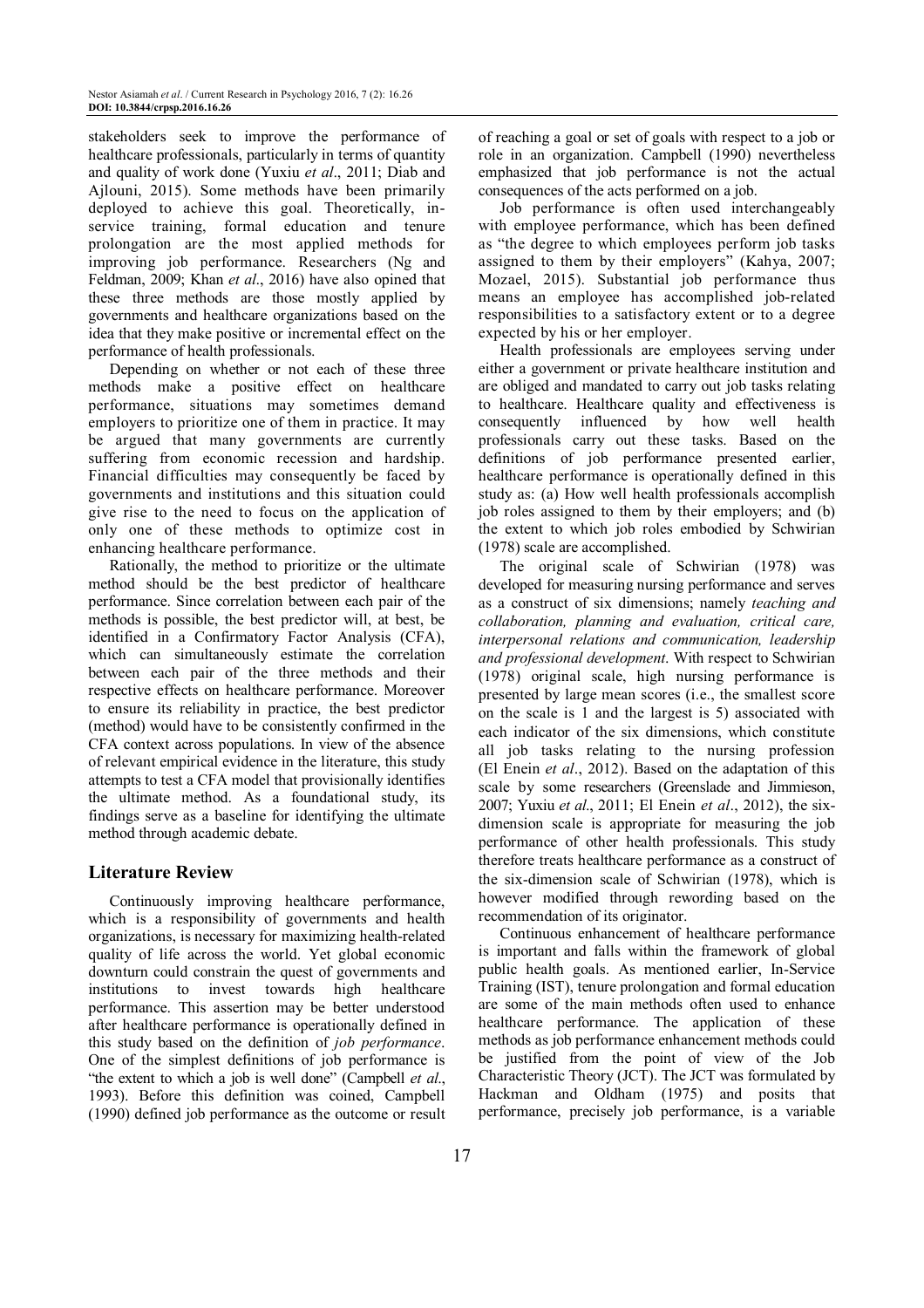that can be predicted by five core variables; namely skill variety, task identity, task significance, autonomy and feedback. The theory assumes that the level of job performance can change when these five predictors change individually and as a group. In terms of the first predictor (i.e., skill variety) for example, the JCT asserts that job performance is more likely to be higher if a job requires the deployment of a higher variety of skills.

It is contended in this study that there are basic determinants of the variety of skills that a personnel can deploy on the job to engender satisfactory performance. Though the individual is born with several skills (Goleman, 1995), education is one of the determinants or drivers of the variety of skills and competencies possessed by an individual. In other words, each level of education acquired can equip the individual with new skills and knowledge needed to carry out job tasks. This argument is supported by some studies (Kahya, 2007; Ng and Feldman, 2009) by confirming the positive effect of educational level on job performance, though these studies were not focused on health professionals. It is therefore argued that improving the education of health professionals can enhance healthcare performance. The first hypothesis of this study is therefore formulated as follows:

*H1- Formal education makes a positive effect on job performance so that healthcare performance increases when the level of education of health professionals increases.* 

Skill variety can also be determined by in-service training, which is a more specialized approach to enhancing the competencies of personnel or equipping them with new skills and knowledge. Employees with more training are therefore likely to have more relevant competencies to savor on the job. Basically, corporate training programs are motivated by this idea. Moreover, many studies (EL Enein *et al*., 2012; Alfandi, 2016; Khan *et al*., 2016) have found that job performance increases with the level of access to in-service training. In this study it is argued that this finding could apply to health professionals as well. This study therefore poses its second hypothesis as follows:

*H2- Level of engagement in IST makes a positive effect on job performance so that healthcare performance increases when the number of ISTs health professionals participate in increases.* 

A third factor that can determine skill variety is tenure or the number of years a personnel has spent on the job. To explain, being an employee is an opportunity to build experience and improve competencies in accomplishing job tasks in the passing of time, especially routine tasks. To add, less competent health professionals can learn from colleagues and job experiences on the job over time to become more competent. For these reasons, health professionals who have spent more years on the job are more likely to have a richer variety of skills and the ability to carry out job tasks in the light of these skills. As a result, tenure can make a positive effect on job performance, an assertion supported by the confirmation of this relationship in some studies (Kahya, 2007; Jehanzeb and Bashir, 2013) outside the healthcare sector. The third hypothesis of this study is therefore given as follows:

*H3- Tenure makes a positive effect on job performance so that healthcare performance increases as health professionals spend more years on the job.* 

The importance of this study is partly expressed by the fact that no identifiable individual study has tested the effect of education, tenure and IST on healthcare performance in a single CFA model in which their correlations are simultaneously examined. Meanwhile these correlations might influence the effects of these three predictors on healthcare performance and could therefore play a critical role in empirically identifying the ultimate method.

Traditionally, formal educational programs are enriched with various forms of human development activities, including academic training, mentoring and coaching. Though these education-driven activities of human development may not be designed to address health professionals' specific job roles, they can enhance their general level of competency; enabling them to better carry out job tasks. Hence, as formal education and its expected effect on health workers increases, it can overshadow the need for employees to participate in IST. From this viewpoint, education would make a negative effect on IST so that increased level of education decreases the level of IST engaged in.

On the other hand, IST can be used to empower employees to enhance job security through high performance. Invariably, high performing employees are more likely to spend more years on the job and consequently obtain support (e.g., funding or scholarship) from their organizations to pursue higher education. From this perspective, IST would make a positive effect on educational level. The study therefore tests the following fourth hypothesis:

*H4- Education makes a significant correlation with the level of IST received by health professionals.* 

Primarily, tenure is influenced by the career development opportunities given to the health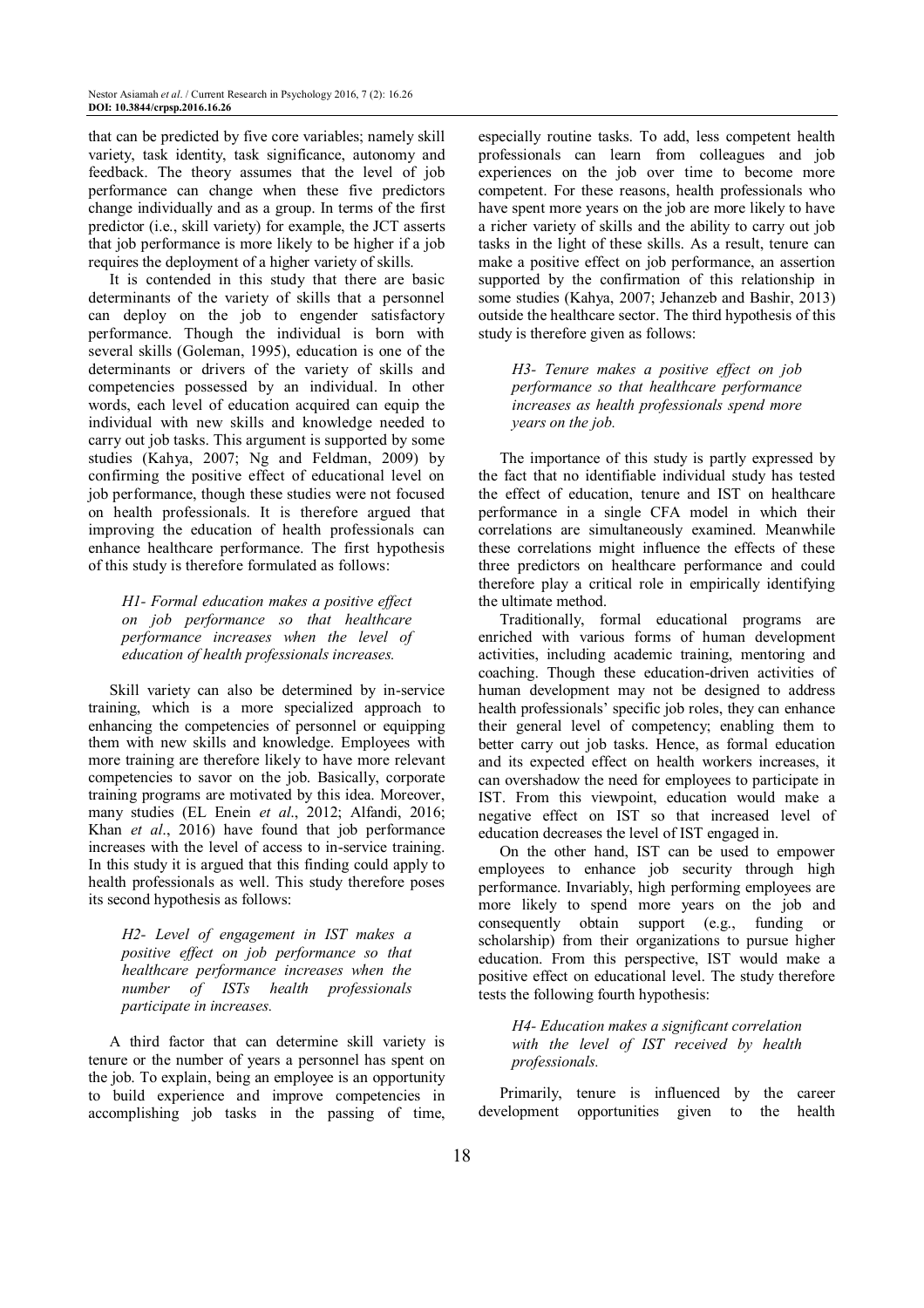professional. However, access to higher education as well as frequent in-service training can enable a personnel to accomplish job roles better and consequently empower him to achieve job security. From this perspective, tenure is positively influenced by educational level and IST. From another viewpoint, health professionals who have spent more years on the job might be considered loyal to the organization; for which management may be willing to support their further education by providing scholarship, approving their study leave, to mention but a few. From this perspective, tenure would make a positive effect on educational level and IST. On the basis of these understandings, the following last two hypotheses are tested in this study:

*H5- There is a significant relationship between educational level and tenure H6- There is a significant relationship between tenure and in-service training* 

The last three hypotheses (i.e., H4, H5 and H6) do not reflect the Dependent Variables (DVs) and Independent Variables (IVs). However, based on the perspectives from which these hypotheses are developed in this study, the DVs and IVs can be known depending on whether or not the respective correlations of the three hypotheses are negative or positive. The nature of these correlations would also determine which of the three variables (i.e., education, tenure and IST) best predicts healthcare performance and therefore potentially constitutes the ultimate method for enhancing healthcare performance.

## **Methods**

This study adopted a cross-sectional quantitative research technique in order to test the hypotheses using a CFA model. The study's participants were health professionals and their respective supervisors or superiors serving in healthcare institutions (i.e., clinics, polyclinics and hospitals) in Accra North, Ghana. The accessible population of this study was health workers and their respective superiors or supervisors who were available to complete questionnaires and were working in healthcare institutions registered and controlled by Ghana Health Service (GHS). Health professionals in institutions not controlled by GHS were not incorporated in the population because in most cases, they are not formally trained based on GHS standards and are not officially recognized as health workers in Ghana. Moreover, the accessible population did not include cleaners, security officers and administrative workers who did not engage directly with patients and their relations. Table 1 shows the accessible population size across the ten hospitals.

| <b>Table 1:</b> Population and sample sizes of the study |                     |                 |  |  |  |
|----------------------------------------------------------|---------------------|-----------------|--|--|--|
| Hospital name                                            | Population size (N) | Sample size (s) |  |  |  |
| Ridge Hospital                                           | 345                 | 181             |  |  |  |
| 37 Military Hospital                                     | 267                 | 159             |  |  |  |
| Iran Clinic                                              | 133                 | 97              |  |  |  |
| Mamobi Polyclinic                                        | 123                 | 92              |  |  |  |
| Adabraka Polyclinic                                      | 132                 | 97              |  |  |  |
| Cocoa Clinic                                             | 104                 | 80              |  |  |  |
| Holy Trinity Hospital                                    | 243                 | 148             |  |  |  |
| Kaneshie Polyclinic                                      | 178                 | 123             |  |  |  |
| Achimota Hospital                                        | 156                 | 113             |  |  |  |
| Total Clinic                                             | 92                  | 73              |  |  |  |
| Total                                                    | 1,773.00            | 1,163.00        |  |  |  |

NOTE: The population and sample sizes in Table 1 represent health workers who were available at the time of the study. The superior or supervisor of each of these workers was also available at the time of the study

To provide a basis for generalizing findings to the population, a sample of 1,163 health workers was drawn from the accessible population. A superior or supervisor could only participate in this study if his or her subordinate(s) was initially selected as a participating health worker. So supervisors and superiors were reached after selecting health workers in the sampling process. In the sampling process, a representative number of health workers was drawn from each institution using the simple random sampling method. Table 1 shows the sample sizes drawn from each hospital and the overall sample size. Moreover, the sample sizes drawn are determined using the standard sample size determination table of Krejcie and Morgan (1970). The researchers used the sample size determination table of Krejcie and Morgan (1970) in view of the fact that its sample sizes were calculated using a relatively large population proportion of 5% and therefore provides access to the most representative sample. In sampling from each healthcare organization, the researchers simulated numbers in MS Excel 2013 and assigned them to health workers who constituted the accessible population. Simulated numbers were exported to SPSS Version 21, where the random sampling function was activated and used to select participants from each hospital at random.

The study adopted Schwirian (1978) nursing performance scale to measure healthcare performance through a supervisor- or superior-reported questionnaire, though the scale was slightly reworded to assess the roles of all health workers. This scale was employed because it is well validated and is consistent with other measures of performance in the healthcare sector (Greenslade and Jimmieson, 2007; Yuxiu *et al*., 2011; El Enein *et al*., 2012). To minimize respondent bias, each worker's superior or supervisor (rather than the worker) was asked to indicate the extent of performance of his or her specified subordinate(s) based on the 52 items of the measurement scale. Items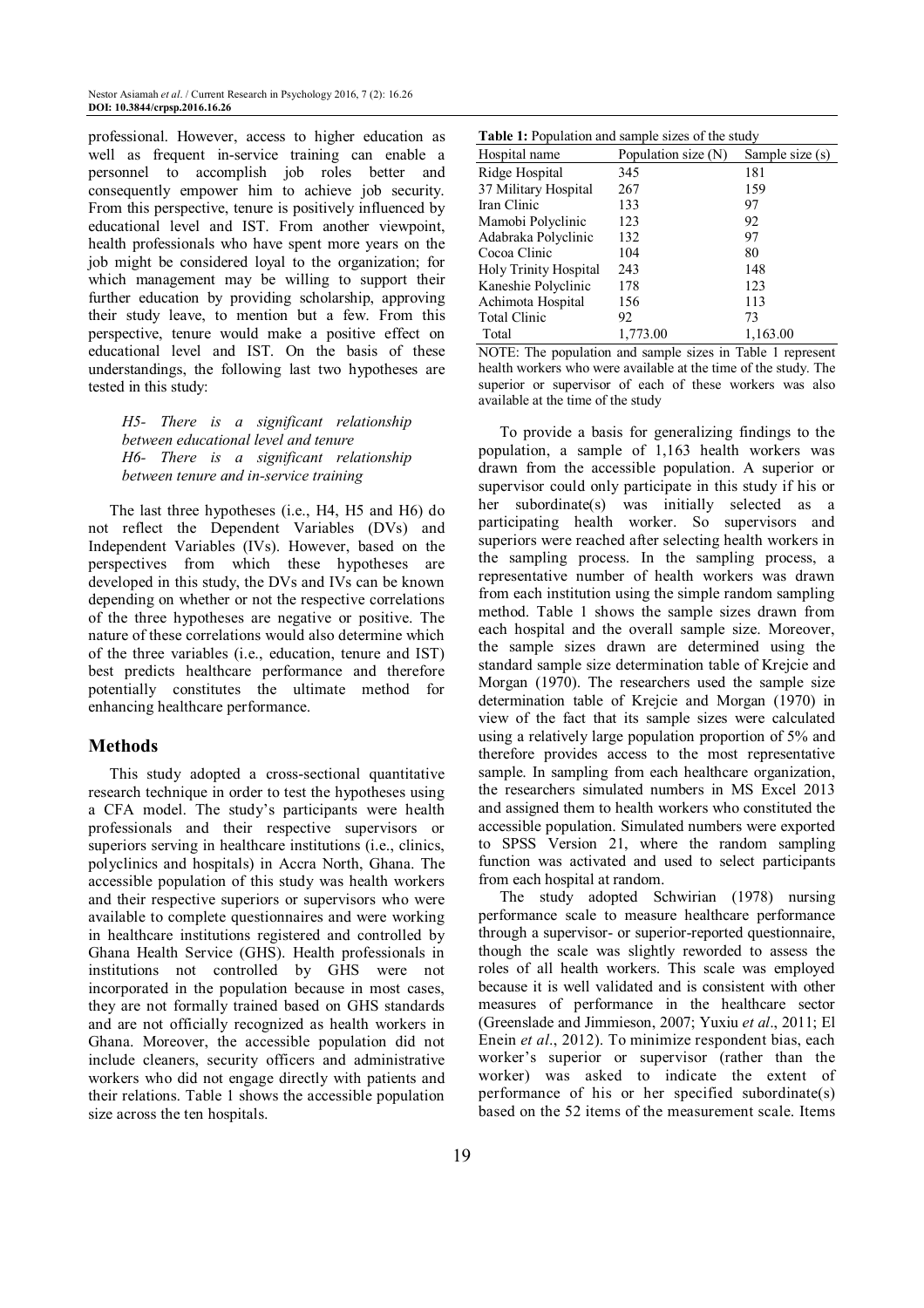of HP was associated with five levels of response: Strongly disagree (1); disagree (2); not sure (3); agree (4); and strongly agree (5). Verifiable from the data analysis is the fact that reliability and validity of this scale was confirmed to be appreciable.

Unlike healthcare performance, the predictors were measured through a questionnaire completed by sampled health workers. Education was measured as a categorical variable, while training and tenure were measured as continuous variables. Education was measured in terms of the highest level of education acquired by a health professional, whereas IST was measured in terms of the number of training and development programs a health professional had participated in since he or she was formally employed. Tenure was measured in terms of how long (in years) a health professional had served on the job. Education was associated with the following levels of response: Basic qualification (1), secondary qualification (2), diploma (3), first degree (4), second degree (5) and PhD and higher  $(6)$ .

A committee of individuals from the ten participating hospitals approved the ethical considerations of the study. Data was collected within twenty-eight (28) working days using hand delivery. Each health worker and subordinate or supervisor also formally agreed to participate by signing an informed consent form. Data was collected with the assistance of three hired persons. Within each healthcare

institution, an administrative worker appointed by the head of administration guided and led questionnaire administration. Out of 1,163 questionnaires administered, 848 were returned by respondents. However, 37 returned questionnaires had major response and non-response errors and were therefore discarded. Thus, 811 questionnaires were analyzed. The researchers achieved fairly substantial representation of individuals at each level of the categorical predictors (refer to Table 2).

In data analysis, CFA was used to validate the measurement scale. The validation process involved the estimation of the scale's level of reliability and validity. Table 3 shows results of the validation. In this table, each dimension or factor of HP has CA and CR values greater than the baseline value of 0.7 recommended by researchers (Morse 2002; Drost, 2011). Thus, the HP scale is internally consistent. The ICC values and their corresponding p<0.05 results also suggest that the HP scale is reliable. AVE is an indicator of convergent validity of the scale, whereas MSV and AVS statistics are used to assess its discriminant validity. From Table 3, the AVE  $>0.5$ , CR>AVE, MSV< AVE and ASV<AVE criteria recommended by researchers (Hurley *et al*., 1997; Schutte *et al*., 1998) are met for all factors. Therefore, the HP scale has appreciable convergent and discriminant validity. The CFA retains all 52 items of the scale (refer to Table 5 for indictors of the scale).

**Table 2:** Number of Participants at each Level of the Categorical Predictors

| Variable  | Level           | Frequency | Percent |
|-----------|-----------------|-----------|---------|
| Gender    | Male            | 284       | 35      |
|           | Female          | 527       | 65      |
|           | Total           | 811       | 100     |
| Education | Diploma         | 256       | 31.6    |
|           | First degree    | 403       | 49.7    |
|           | Master's degree | 152       | 18.7    |
|           | Total           | 811       | 100     |

| <b>Table 3:</b> Reliability and Validity Statistics for the HP Scale |  |
|----------------------------------------------------------------------|--|
|----------------------------------------------------------------------|--|

|          |       |           |                   | ICC            |                  |         |            |            |            |
|----------|-------|-----------|-------------------|----------------|------------------|---------|------------|------------|------------|
|          |       |           |                   |                | <b>CI</b>        |         |            |            |            |
| Factor   | СA    | <b>CR</b> | Single<br>measure | Lower<br>limit | Upper<br>limited | p-value | <b>AVE</b> | <b>MSV</b> | <b>ASV</b> |
| Factor 1 | 0.765 | 0.722     | 0.275             | 0.231          | 0.320            | 0.000   | 0.501      | 0.001      | 0.0002     |
| Factor 2 | 0.733 | 0.692     | 0.293             | 0.229          | 0.355            | 0.000   | 0.488      | 0.137      | 0.0158     |
| Factor 3 | 0.743 | 0.701     | 0.127             | 0.058          | 0.194            | 0.000   | 0.167      | 0.165      | 0.0106     |
| Factor 4 | 0.874 | 0.825     | 0.464             | 0.409          | 0.417            | 0.000   | 0.511      | 0.165      | 0.0230     |
| Factor 5 | 0.822 | 0.775     | 0.252             | 0.187          | 0.318            | 0.000   | 0.321      | 0.137      | 0.0144     |
| Factor 6 | 0.776 | 0.732     | 0.240             | 0.217          | 0.265            | 0.000   | -------    |            |            |

KEY:  $CA =$  Chronbach's alpha;  $CR =$  Composite reliability;  $ICC =$  Intra-class correlations;  $CI =$  Confidence interval;  $AVE =$ Average Variance Estimate; MSV = Maximum Shared Squared Variance; AVS = Average Shared Squared Variance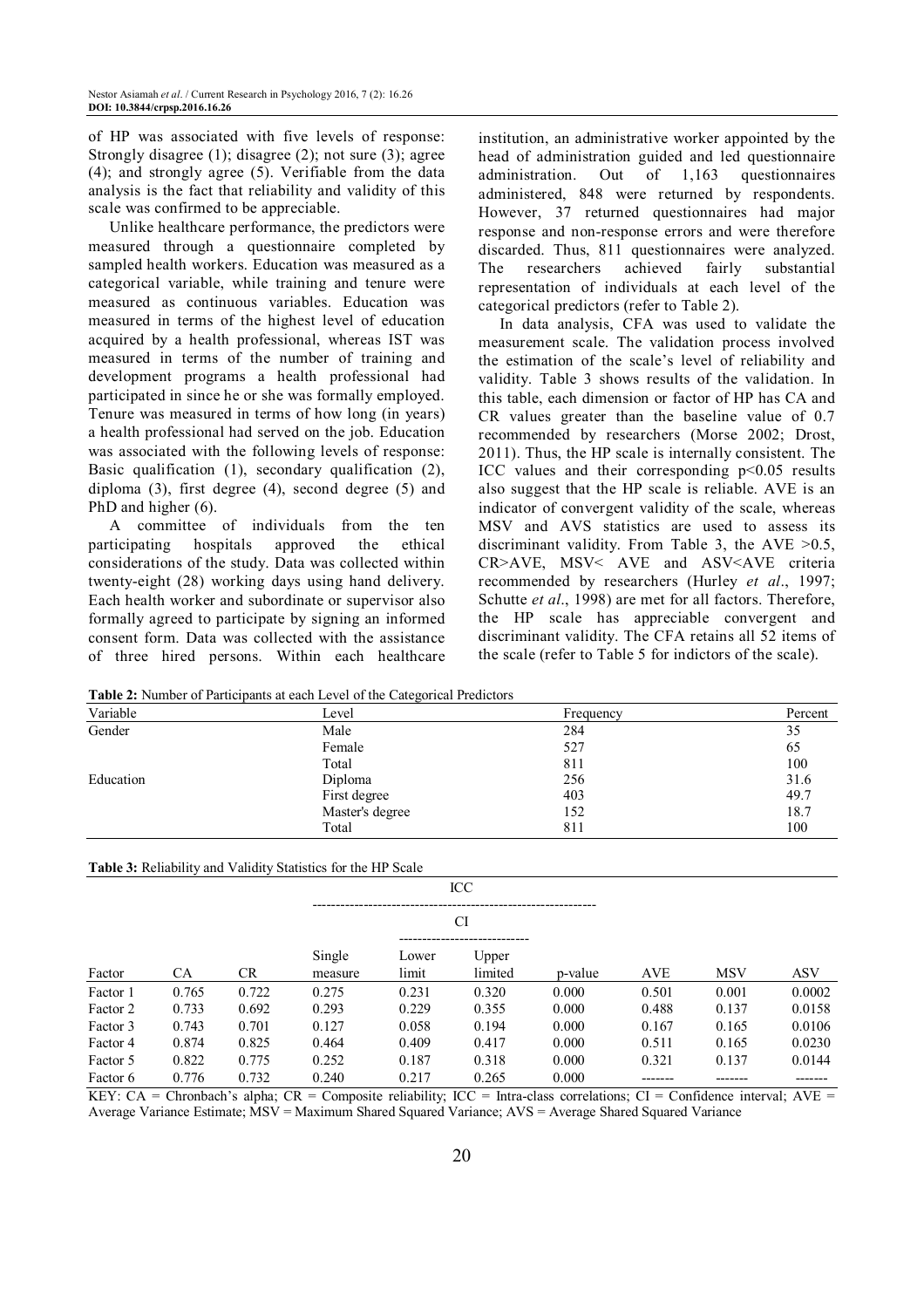Nestor Asiamah *et al*. / Current Research in Psychology 2016, 7 (2): 16.26 **DOI: 10.3844/crpsp.2016.16.26** 

|                 |      | Table 4: Descriptive Statistics Associated with Indicators of Healthcare Performance |     |             |      |           |     |
|-----------------|------|--------------------------------------------------------------------------------------|-----|-------------|------|-----------|-----|
| Indicator       | Mean | Std. Dev.                                                                            | N   | Indicator   | Mean | Std. Dev. | N   |
| NP1             | 4.19 | 0.74                                                                                 | 811 | HP27        | 4.15 | 0.99      | 811 |
| HP2             | 4.06 | 0.85                                                                                 | 811 | HP28        | 4.03 | 0.83      | 811 |
| HP3             | 4.19 | 0.82                                                                                 | 811 | HP29        | 4.04 | 1.01      | 811 |
| HP4             | 4.20 | 1.03                                                                                 | 811 | HP30        | 4.13 | 0.92      | 811 |
| HP5             | 3.98 | 0.9                                                                                  | 811 | HP31        | 4.20 | 0.92      | 811 |
| HP <sub>6</sub> | 4.02 | 0.85                                                                                 | 811 | HP32        | 3.92 | 1.05      | 811 |
| HP7             | 4.16 | 0.74                                                                                 | 811 | HP33        | 4.09 | 0.87      | 811 |
| HP8             | 4.13 | 0.75                                                                                 | 811 | HP34        | 4.05 | 0.94      | 811 |
| HP <sub>9</sub> | 4.18 | 0.74                                                                                 | 811 | HP35        | 4.13 | 0.78      | 811 |
| HP10            | 4.03 | 0.84                                                                                 | 811 | HP36        | 4.03 | 0.93      | 811 |
| HP11            | 3.99 | 1.11                                                                                 | 811 | HP37        | 4.10 | 0.80      | 811 |
| HP12            | 4.13 | 0.96                                                                                 | 811 | HP38        | 3.81 | 1.09      | 811 |
| HP13            | 4.08 | 0.87                                                                                 | 811 | HP39        | 3.91 | 0.91      | 811 |
| HP14            | 4.04 | 0.92                                                                                 | 811 | <b>HP40</b> | 3.87 | 1.06      | 811 |
| HP15            | 4.08 | 0.95                                                                                 | 811 | HP41        | 4.14 | 0.89      | 811 |
| HP16            | 4.04 | 1.19                                                                                 | 811 | HP42        | 4.23 | 0.60      | 811 |
| HP17            | 3.92 | 0.92                                                                                 | 811 | HP43        | 4.06 | 0.85      | 811 |
| HP18            | 3.66 | 1.06                                                                                 | 811 | <b>HP44</b> | 3.91 | 0.98      | 811 |
| HP19            | 4.04 | 1.15                                                                                 | 811 | <b>HP45</b> | 4.06 | 1.05      | 811 |
| HP20            | 3.99 | 1.09                                                                                 | 811 | HP46        | 3.93 | 0.84      | 811 |
| HP21            | 4.35 | 0.81                                                                                 | 811 | <b>HP47</b> | 4.14 | 0.99      | 811 |
| HP22            | 4.33 | 0.74                                                                                 | 811 | <b>HP48</b> | 4.20 | 0.98      | 811 |
| HP23            | 4.28 | 0.57                                                                                 | 811 | HP49        | 4.16 | 1.09      | 811 |
| HP24            | 4.23 | 1.00                                                                                 | 811 | <b>HP50</b> | 4.22 | 0.69      | 811 |
| HP25            | 4.09 | 0.86                                                                                 | 811 | HP51        | 4.24 | 0.82      | 811 |
| HP26            | 4.15 | 0.91                                                                                 | 811 | HP52        | 4.12 | 0.85      | 811 |
|                 |      |                                                                                      |     | HP          | 4.08 | 0.91      | 811 |

| <b>Table 4:</b> Descriptive Statistics Associated with Indicators of Healthcare Performance |  |  |
|---------------------------------------------------------------------------------------------|--|--|
|---------------------------------------------------------------------------------------------|--|--|

NOTE: Healthcare Performance (HP) is at a level of 4.08 (i.e., Mean = 4.08; Std. Dev. = 0.91;  $N = 811$ ) out of a total expected level of 5. The general level of healthcare performance in the region is therefore substantial, though improvement can be made and is needed.

The Box Plot was used to visualize the data to spot potential outliers and non-normality of the data. CFA was used to screen the data for outliers at a more robust level. Results of the CFA showed that none of the p2 values associated with the Mahalanobis distance test is less than 0.05 - the smallest of the p2 values is 0.199. Data normality was therefore confirmed. To be able to test the hypotheses, an iterative CFA was started based on an over-identified model, enabling the researchers to reach a well fitted model. To avoid under-identification in the CFA, gender was introduced as a dummy predictor of healthcare performance.

Table 4 shows the descriptive statistics, including mean scores, associated with the indicators of healthcare performance. From this table, every item has a mean score within the range of the minimum and maximum values of the measurement scale, which are respectively 1 and 5. Moreover, the standard deviation associated with each indicator is small. These evidences corroborate the normality of data. Moreover, the corresponding mean of each indicator in Table 1 is close to the maximum value of the measurement scale, 5. Hence, the level of healthcare performance is considerably high.

#### **Results**

Table 6 shows a Pearson's correlation matrix of relevant variables. In this table, Healthcare Performance (HP) is significantly correlated to gender (Pearson's  $R =$ 0.150,  $p = 0.000$ ) and tenure (Pearson's R = 0.191,  $p =$ 0.000) at 1% significance level, though these correlations are weak. The correlation between training and HP is also significant at the same level of significance (Pearson's  $R = 0.248$ ,  $p = 0.000$ ). Education makes no significant correlation with HP at 1% significance level  $(R = 0.048, p = 0.168)$ .

With reference to Table 7, *Discrepancy* stands for the chi-square value, the primary statistic of absolute fit. For a well fitted model, this chi-square value should be as small as possible and its p-value must be greater than the 5% cutoff value (Petrides and Furnham, 2000). On the basis of the fact that these criteria are met, the CFA has a good fit [Chi-square  $(\chi^2) = 1.492$ , p = 0.222). In addition, Schutte *et al.* (1998) indicated that the Random Mean Square Error of Approximation (RMSEA) and Tucker-Lewis Index (TLI) values are required to be less than 0.06 and greater than 0.95 respectively if the CFA model has a good fit. In Table 7, these criteria are also met.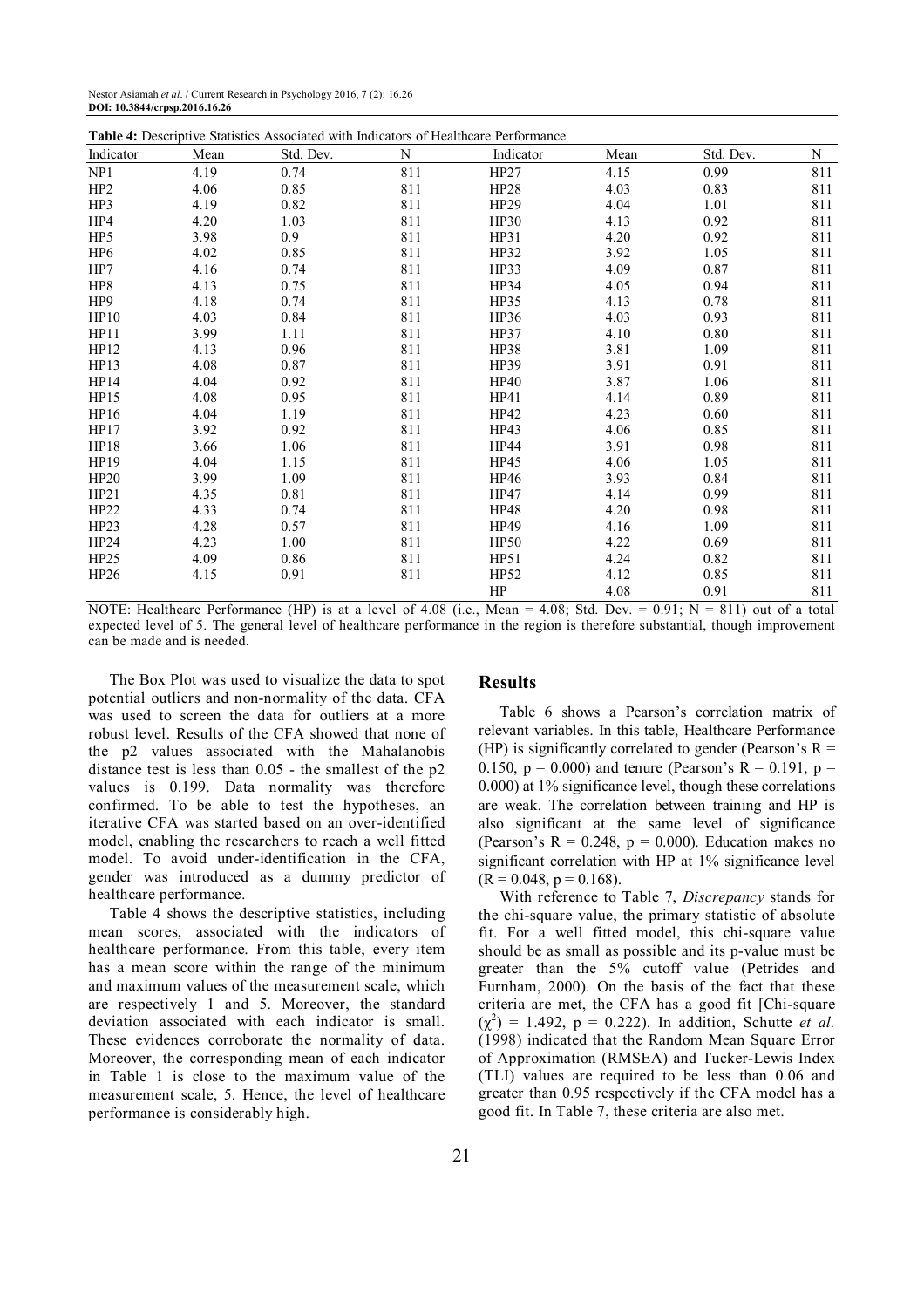## **Table 5:** Indicators of the measurement scale

|                 | <b>Table 5:</b> Indicators of the measurement scale                                                                       |
|-----------------|---------------------------------------------------------------------------------------------------------------------------|
| Code            | Item                                                                                                                      |
| HP1             | Teach a patient's family members about the patient's needs.                                                               |
| HP2             | Coordinate the plan of health care with the medical plan of care.                                                         |
| HP3             | Give praise and recognition for achievement to those under my direction                                                   |
| HP4             | Teach preventive health measure to patients and their families.                                                           |
| HP5             | Identity and use community resources in developing a plan of care for a patient and his/her family.                       |
| HP <sub>6</sub> | Identify and include in health care plans anticipated changes in patient's conditions.                                    |
| HP7             | Evaluate results of health care.                                                                                          |
| HP8             | Promote the inclusion of patient's decision and desires concerning his/her care.                                          |
| HP <sub>9</sub> | Develop a plan of health care for a patient.                                                                              |
| HP10            | Initiate planning and evaluation of health care with others.                                                              |
| HP11            | Perform technical procedures: e.g., oral suctioning, tracheostomy care, IV therapy, catheter care, dressing changes.      |
| HP12            | Adapt teaching methods and materials to the understanding of the particular audience: e.g., age of patient, educational   |
|                 | background and sensory deprivation.                                                                                       |
| HP13            |                                                                                                                           |
|                 | Identify and include immediate patient needs in the plan of health care.                                                  |
| HP14            | Develop innovative methods and materials for teaching patients.                                                           |
| HP15            | Communicate a feeling of acceptance of each patient and a concern for the patient's welfare.                              |
| HP16            | Seek assistance when necessary.                                                                                           |
| HP17            | Help a patient communicate with others.                                                                                   |
| HP18            | Use mechanical devices: e.g., suction machine, Gomco, cardiac monitor, respirator                                         |
| HP19            | Give emotional support to family of dying patient.                                                                        |
| HP20            | Verbally communicate facts, ideas and feelings to other health care team members.                                         |
| HP21            | Promote the patients' rights to privacy.                                                                                  |
| HP22            | Contribute to an atmosphere of mutual trust, acceptance and respect among other health team members.                      |
| HP23            | Delegate responsibility for care based on assessment of priorities of health care needs and the abilities and limitations |
|                 | of available health care personnel.                                                                                       |
| HP24            | Explain healthcare procedures to a patient prior to performing them.                                                      |
| HP25            | Guide other health team members in planning for health care.                                                              |
| HP26            | Accept responsibility for the level of care under my direction.                                                           |
| HP27            | Perform appropriate measures in emergency situations.                                                                     |
| HP28            | Promote the use of interdisciplinary resource persons.                                                                    |
| HP29            | Use teaching aids and resource materials in teaching patients and their families.                                         |
| HP30            | Perform health care required by critically ill patients.                                                                  |
| HP31            | Encourage the family to participant in the care of the patient.                                                           |
| HP32            | Identify and use resources within the health care agency in developing a plan of care for a patient and his/her family.   |
| HP33            | Use healthcare procedures as opportunities for interaction with patients.                                                 |
| HP34            | Contribute to productive working relationships with other health team members.                                            |
| HP35            | Help a patient meet his/her emotional needs.                                                                              |
| HP36            | Contribute to the plan of health care for a patient.                                                                      |
| HP37            | Recognize and meet the emotional needs of a dying patient.                                                                |
| HP38            | Communicate facts, ideas and professional opinions in writing to patients and their families.                             |
| HP39            | Plan for the integration of patient needs with family needs.                                                              |
| HP40            | Function calmly and competently in emergency situations.                                                                  |
| HP41            | Remain open to the suggestions of those under my direction and use them when appropriate.                                 |
| HP42            | Use opportunities for patient teaching when they arise.                                                                   |
| HP43            | Use learning opportunities for ongoing personal and professional growth.                                                  |
| HP44            | Display self-direction.                                                                                                   |
| HP45            | Accept responsibility for own actions.                                                                                    |
| HP46            | Assume new responsibilities within the limits of capabilities.                                                            |
| HP47            | Maintain high standards of performance.                                                                                   |
| HP48            | Demonstrate self-confidence.                                                                                              |
| HP49            | Display a generally positive attitude.                                                                                    |
| HP50            | Demonstrate a knowledge of the legal boundaries of healthcare.                                                            |
| HP51            | Demonstrate knowledge in the ethics of healthcare.                                                                        |
| HP52            | Accept and use constructive criticism.                                                                                    |
|                 |                                                                                                                           |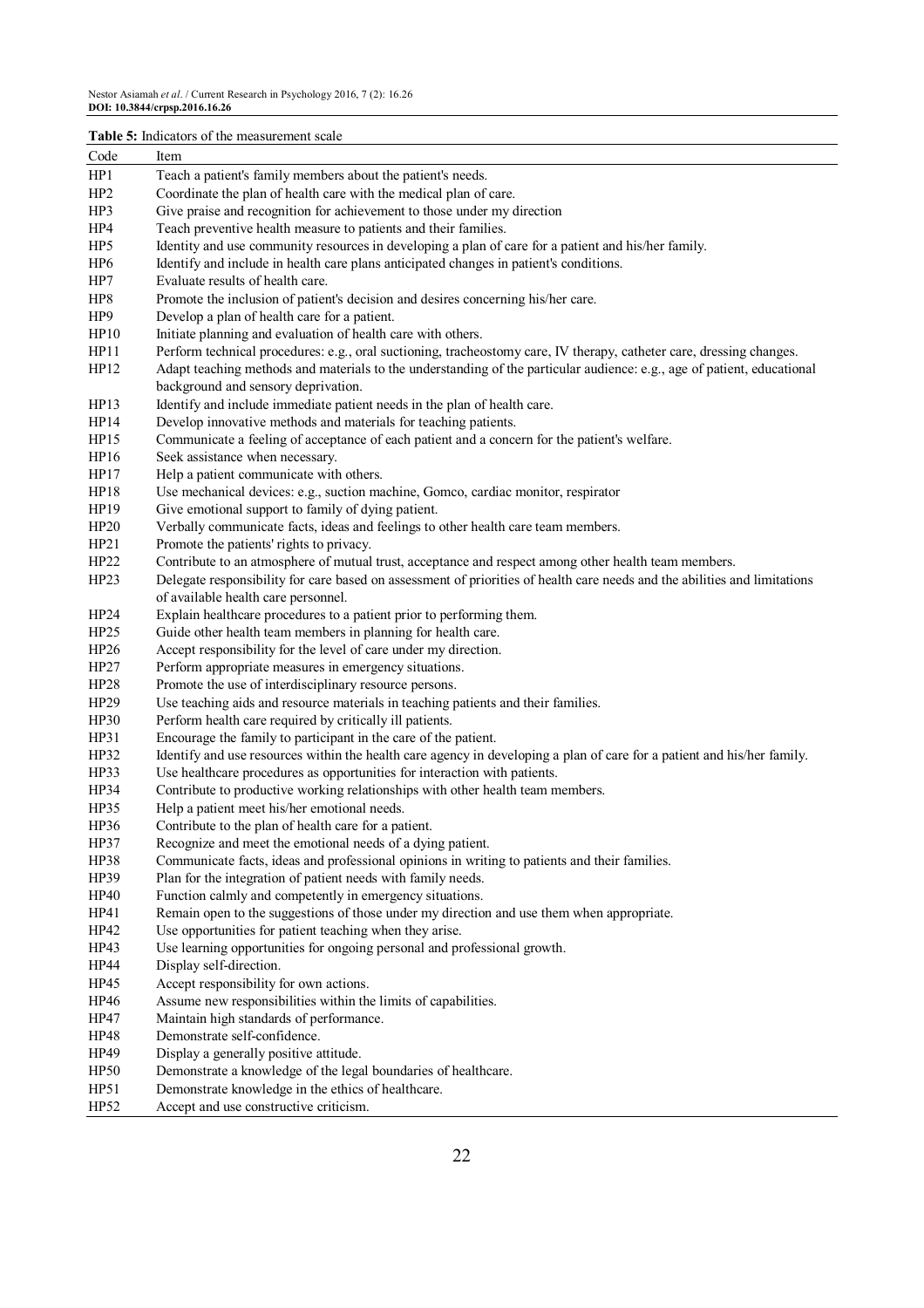|           | Gender  | Education | Tenure      | Training             | HP        |            |
|-----------|---------|-----------|-------------|----------------------|-----------|------------|
| Gender    | R       |           | $-0.139$ ** | $0.162**$            | 0.043     | $0.150***$ |
|           | p-value |           | 0.000       | 0.000                | 0.222     | 0.000      |
|           | N       |           | 811         | 811                  | 811       | 811        |
| Education | R       |           |             | $0.081$ <sup>*</sup> | $0.260**$ | 0.048      |
|           | p-value |           |             | 0.021                | 0.000     | 0.168      |
|           | N       |           |             | 811                  | 811       | 811        |
| Tenure    | R       |           |             |                      | $0.587**$ | $0.191**$  |
|           | p-value |           |             |                      | 0.000     | 0.000      |
|           | N       |           |             |                      | 811       | 811        |
| Training  | R       |           |             |                      |           | $0.248***$ |
|           | p-value |           |             |                      |           | 0.000      |
|           | N       |           |             |                      |           | 811        |
| HP        | R       |           |             |                      |           |            |
|           | p-value |           |             |                      |           |            |
|           | N       |           |             |                      |           |            |

#### **Table 6:** Pearson's Correlation Matrix

\*\* Significant at 1% significance level (2-tailed); \* Significant at 5% significance level (2-tailed)

|  |  |  |  | <b>Table 7: CFA Fit Statistics</b> |
|--|--|--|--|------------------------------------|
|--|--|--|--|------------------------------------|

| Measure                 | Default | Independence |
|-------------------------|---------|--------------|
| Discrepancy/ $(\chi^2)$ | .492    | 516.943      |
| P-value                 | 0.222   | 0.000        |
| DF                      | 000.1   | 10.000       |
| TLI                     | 0.990   | 0.000        |
| <b>RMSEA</b>            | 0.025   | 0.250        |

KEY*:* DF = Degree Of Freedom; TLI = Tucker-Lewis Index; RMSEA = Random Mean Square Approximation *Note: Level of significance applied = 0.05* 

**Table 8:** Unstandardized Regression Estimates of the Fitted Model

| Estimate   | DV        | Path         | IV        | Estimate | S.E.  | C.R.     | D     |
|------------|-----------|--------------|-----------|----------|-------|----------|-------|
| Weights    | HP        | <---         | Gender    | 8.257    | 2.116 | 3.901    | 0.000 |
|            | HP        | <---         | Education | 0.317    | 1.482 | 0.214    | 0.831 |
|            | HP        | <---         | Tenure    | 0.972    | 0.966 | 1.005    | 0.315 |
|            | HP        | <---         | Training  | 2.867    | 0.574 | 4.997    | 0.000 |
| Covariance | Tenure    | $\leftarrow$ | Training  | 1.633    | 0.113 | 14.432   | 0.000 |
|            | Education | $\leftarrow$ | Training  | 0.409    | 0.055 | 7.394    | 0.000 |
|            | Gender    | <-->         | Education | $-0.05$  | 0.011 | $-4.368$ | 0.000 |
|            | Gender    | $\leftarrow$ | Tenure    | 0.084    | 0.018 | 4.75     | 0.000 |
|            | Education | <-->         | Tenure    | 0.074    | 0.031 | 2.372    | 0.018 |

KEY:  $DV = Dependent Variable$ ,  $IV = Independent Variable$ ; S.E. = Standard Error; C.R. Critical Ratio;  $P = p$ -value or level of significance; NOTE: *DV and IV apply to only the 'Weights' main row* 

Table 8 shows the coefficients of the fitted model. In terms of the regression weights, gender makes a significant effect on HP at 1% significance level ( $\beta_{\text{gender}}$  $= 8.257$ ;  $p = 0.000$ ). Training also makes a significant effect on HP at the same level of significance ( $\beta_{\text{IST}}$  = 2.867;  $p = 0.000$ . This result means that healthcare performance increases as training is enhanced or increased. Education and tenure however fail to predict HP at the same level of significance. Consequently H2 is supported by the data whilst H1 and H3 are not. In terms of the covariance estimates, there is a significant positive correlation between the following pairs of variables at 5% significance level: Tenure-IST (Estimate = 1.63,  $p = 0.000$ ); education-IST (Estimate  $= 0.409$ ,  $p = 0.000$ ; education-tenure (Estimate  $=$ 0.074,  $p = 0.018$ ; and gender-tenure (Estimate = 0.084,

 $p = 0.000$ . The strongest correlation exists between tenure and IST. The only significant negative correlation exists between gender and education. The data therefore supports the last three hypotheses (i.e., H4, H5 and H6).

#### **Discussion**

According to results of data analysis, IST makes a positive effect on healthcare performance. This finding suggests that in-service training makes an incremental effect on healthcare performance. Interestingly, this finding supports a good number of studies in the literature (Tahir *et al*., 2014; Diab and Ajlouni, 2015; Khan *et al*., 2016). Noteworthy is the strong positive correlation between tenure and IST, which is likely to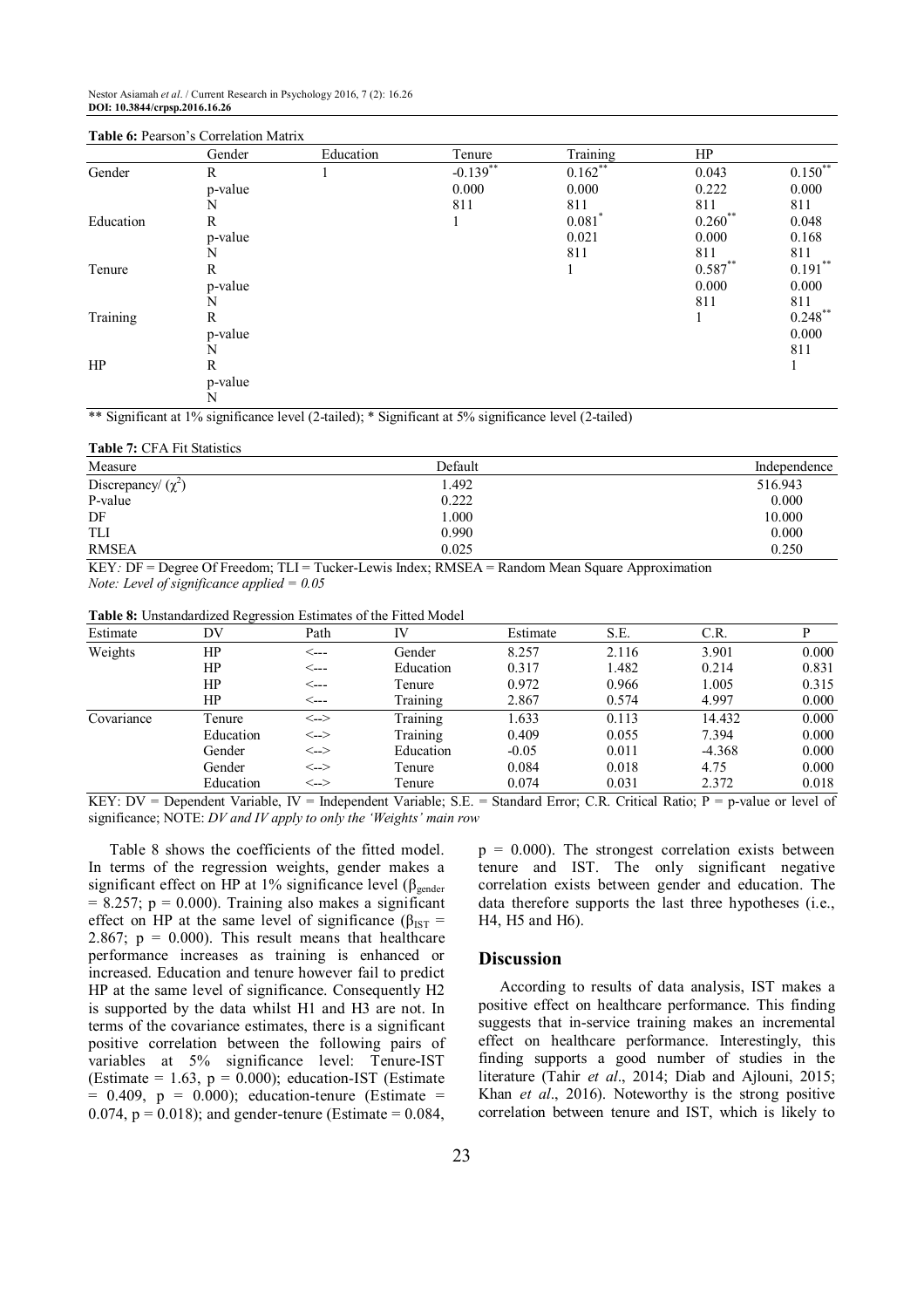maximize the effect of IST on healthcare performance. Invariably, tenure prolongation could empower training to positively influence healthcare performance. It is therefore logical to say that training better impacts performance when tenure is prolonged.

Tenure and education, though significantly correlated to HP, do not significantly predict healthcare performance. This being the case, the study's data does not support the hypotheses that tenure prolongation and education makes incremental effect on healthcare performance. Based on the opinion of some researchers conducted outside the health sector (Ng and Feldman, 2009; Tiraieyari and Uli, 2011), this finding is consistent with the literature and also refutes some studies. This is to say that there are mixed evidences in the literature with respect to the effect of tenure and education on healthcare performance and this study supports the collection of studies that failed to confirm this relationship.

The insignificant effect of tenure on HP seems to imply that tenure prolongation does not make the expected effect on healthcare performance. Tenure prolongation is however relevant to healthcare performance owing to its large influence on IST that might have made it possible for in-service training to make a significant positive effect on HP in the CFA model. Thus in harmony with empirical evidences reached in previous studies (Ng and Feldman, 2009; Yuxiu *et al*., 2011), a longer tenure is needed for health professionals to be impacted by in-service training programs. Also in view of the significant education-tenure correlation, which is consistent with some studies (Tiraieyari and Uli, 2011; Ng and Feldman, 2009), health professionals who have spent more years on the job are considered loyal to the organization; for which management may be willing to support their further education by providing scholarship and other forms of support.

In a nutshell, the CFA model reveals IST as the only predictor of healthcare performance in harmony with several studies acknowledged earlier. But the need to promote tenure prolongation, at least by using nonfinancial approaches, is a requirement for the positive effect of IST on healthcare performance.

## **Conclusion**

This study finds that healthcare performance in Accra North is considerably high. Training, education and tenure are significantly correlated with healthcare performance. In the CFA model, only in-service training makes a significant positive effect on healthcare performance, suggesting that an increase in in-service training leads to healthcare performance improvement.

The positive effect of in-service training on healthcare performance is evidently traced to tenure on the basis of the strong positive IST-tenure correlation. Since the IST-tenure correlation is positive, it is evident that tenure causes an increase in access to training so that the higher the number of years served on the job, the better a professional's access to in-service training. Moreover, the IST-tenure correlation could be the basis of the effect of IST on healthcare performance in the CFA. Hence, the insignificance of the effect of tenure on HP in the CFA does not suggest that tenure prolongation or enhancement is not an applicable method for enhancing healthcare performance-tenure prolongation plays an important indirect role. By implication, employers and health organizations must accompany IST with tenure prolongation programs in order to achieve and maximize the incremental influence of IST on HP.

A significant positive correlation is found between education and in-service training. This outcome suggests that in-service training empowers employees to enhance job security and tenure through high performance and as a result obtain support (e.g., funding, study leave approval) from their organizations to pursue higher education. This point of view is also supported by the confirmed correlation between education and tenure.

It is therefore concluded that IST is the ultimate method for enhancing HP; however it would not be effective if not coupled with tenure prolongation programs. Hence, governments, employers and health organizations would have to implement IST and tenure prolongation programs simultaneously, though they reserve the right to use non-financial or costoptimizing tenure prolongation programs. Similarly, the interest of health workers to improve their education over time and to prolong their tenure by securing their job must still be supported by employers, at least in non-financial terms.

## **Limitations of the Study**

Job performance is ideally assessed using objective measures, whereas subjective measures are vulnerable to respondent bias. Unfortunately, this study employed subjective measures or a superior/supervisor-reported scale as a result of the fact that the use of objective measures was not supported by some research conditions (e.g. the large sample size, the fact that objective measures could not be used). The researchers admit that the use of only a supervisor- or superior-reported scale for measuring performance is less rigorous. The researchers also admit that potentially relevant moderation and mediation effects were not tested in this study. A replication of this study for the purpose of addressing these limitations is therefore important.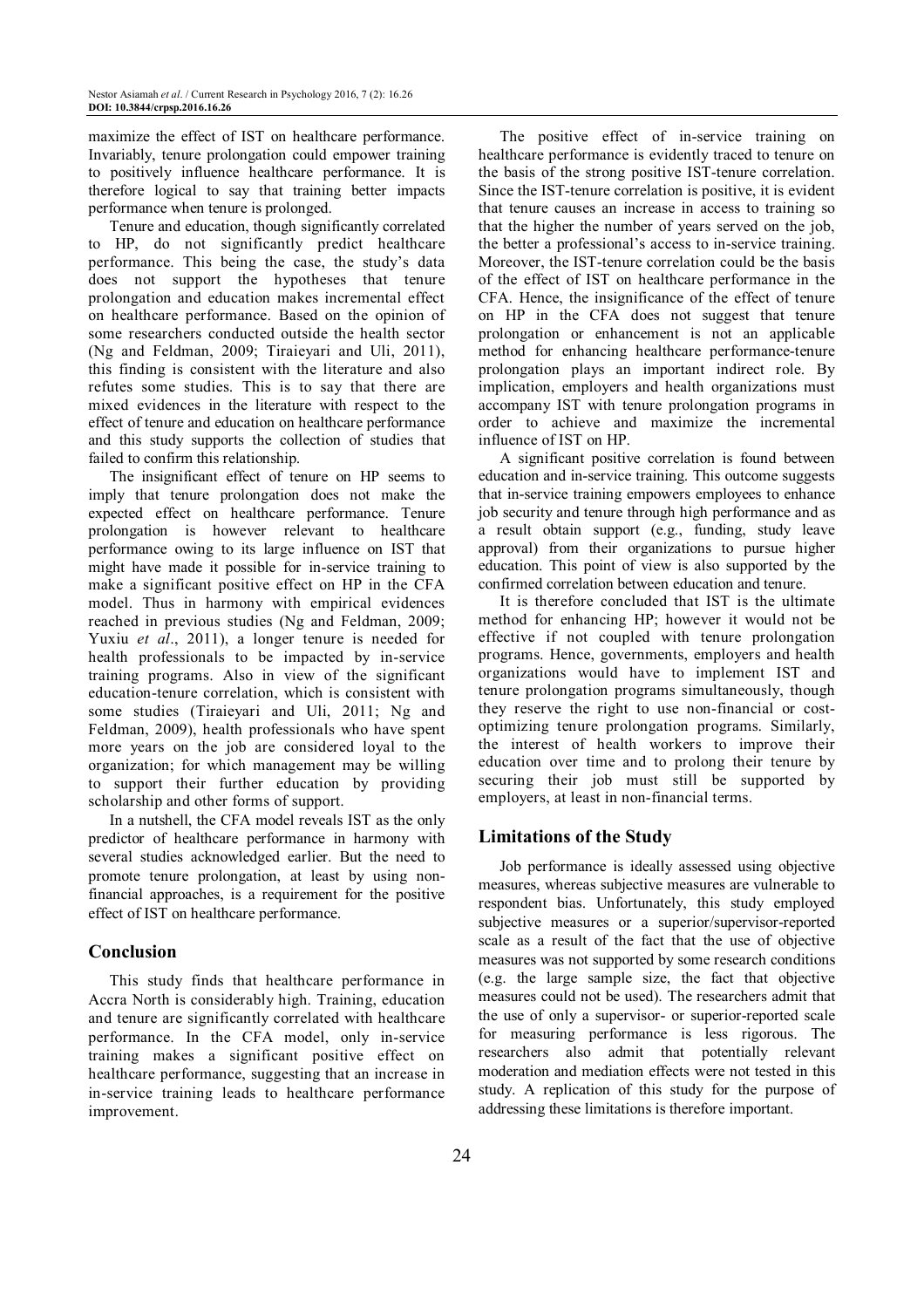#### **Acknowledgment**

The researchers wish to acknowledge Panyan Bodong and his colleagues at New Ebirem Government Hospital for their assistance in data collection. They are also grateful to Ramson Etornam Ohene for proofreading our manuscript.

## **Funding Information**

Funds were not obtained from any individual or institution for conducting this study.

### **Author Contributions**

**Nestor Asiamah:** Conceived the research idea, designed the study, led data collection and analyzed the data.

**Henry Kofi Mensah:** Reviewed the literature and developed the study's introduction.

**Eric Fosu Oteng-Abayie:** Discussed the results, reviewed the analysis conducted by Nestor Asiamah, concluded the study and compiled the manuscript. Each researcher proofread the compiled manuscript.

### **Conflict of Interests**

The researchers declare no conflicts of interest.

#### **Ethics**

This study was carried out by the researchers based on the approval of the various hospitals that participated in it. It has also not been published in any peer-reviewed journal or related platform.

### **References**

- Akram, A., M.A. Faheem, M.K. Dost and I. Abdullah, 2011. Globalization and its impacts on the World Economic Development. Int. J. Bus. Soc. Sci., 2: 291-297.
- Alfandi, A.M., 2016. Training impact on the performance of employees "a case of Jordanian travel and tourism institutions". Int. Bus. Manage., 10: 377-384. DOI: 10.3923/ibm.2016.377.384
- Campbell, J.P., 1990. Modeling the Performance Prediction Problem in Industrial and Organizational Psychology. In: Handbook of Industrial and Organizational Psychology, Dunnette, M.D. and L.M. Hough (Eds.), Consulting Psychologists Press, Inc., Palo Alto, CA., pp: 687-732.
- Campbell, J.P., R.A. McCloy, S.H. Oppler and C.E. Sager, 1993. A Theory of Performance. In: Personnel Selection in Organizations, Schmitt, N. and W.C. Borman (Eds.), Jossey-Bass, San Francisco, pp: 35-70.
- Drost, E.A., 2011. Validity and reliability in social science research. Educ. Res. Perspectives, 38: 105-123.
- Diab, S.M. and M.T. Ajlouni, 2015. The influence of training on employee's performance, organizational commitment and quality of medical services at Jordanian private hospitals. Int. J. Bus. Manage., 10: 117-127.
- El Enein, N.Y.A., A.S.A. El Ghany and A.A. Zaghloul, 2012. Knowledge and performance among nurses before and after a training program on patient falls. Open J. Nurs., 2: 358-364. DOI: 10.4236/ojn.2012.24053
- Goleman, D., 1995. Emotional Intelligence, Bantam Books, Inc., New York.
- Greenslade, J.H. and N.L. Jimmieson, 2007. Distinguishing between task and contextual performance for nurses: Development of a job performance scale. J. Adv. Nurs., 58: 602-611. DOI: 10.1111/j.1365-2648.2007.04256.x
- Hackman, J.R. and G.R. Oldham, 1975. Development of the job diagnostic survey. J. Applied Psychol., 60: 159-170. DOI: 10.1037/h0076546
- Hitam, M.B. and H.B. Borhan, 2012. FDI, growth and the environment: Impact on quality of life in Malaysia. Proc. Soc. Behav. Sci., 50: 333-342. DOI: 10.1016/j.sbspro.2012.08.038
- Hurley, A.E., T.A. Scandura, C.A. Schriesheim, M.T. Brannick and A. Seers *et al*., 1997. Exploratory and confirmatory factor analysis: Guidelines, issues and alternatives. J. Organiz. Behav., 18: 667-683. DOI: 10.1002/(SICI)1099-1379(199711)18:6<667::AID-JOB874>3.0.CO;2-T
- Jehanzeb, K. and N.A. Bashir, 2013. Training and development program and its benefits to employee and organization: A conceptual study. Eur. J. Bus. Manage., 5: 243-254.
- Kahya, E., 2007. The effects of job characteristics and working conditions on job performance. Int. J. Indust. Ergonom., 37: 515-523. DOI: 10.1016/j.ergon.2007.02.006
- Khan, A.A., S.O.B.H. Abbasi and R.M. Waseem, 2016. Impact of training and development of employees on employee performance through job satisfaction: A study of telecom sector of Pakistan. Bus. Manage. Strategy, 7: 29-46. DOI: 10.5296/bms.v7i1.9024
- Krejcie, R.V. and D.W. Morgan, 1970. Determining sample size for research activities. Educ. Psychol. Measur., 30: 607-610.
- Morse, J.M., 2002. Verification strategies for establishing reliability and validity in research. J. Educ. Res., 6: 56-63.
- Mozael, B.M., 2015. Impact of training and development programs on employee performance. Int. J. Scientific Res. Public., 5: 37-42.
- Ng, T.W.H. and D.C. Feldman, 2009. How broadly does education contribute to job performance? Personnel Psychol., 62: 89-134. DOI: 10.1111/j.1744-6570.2008.01130.x